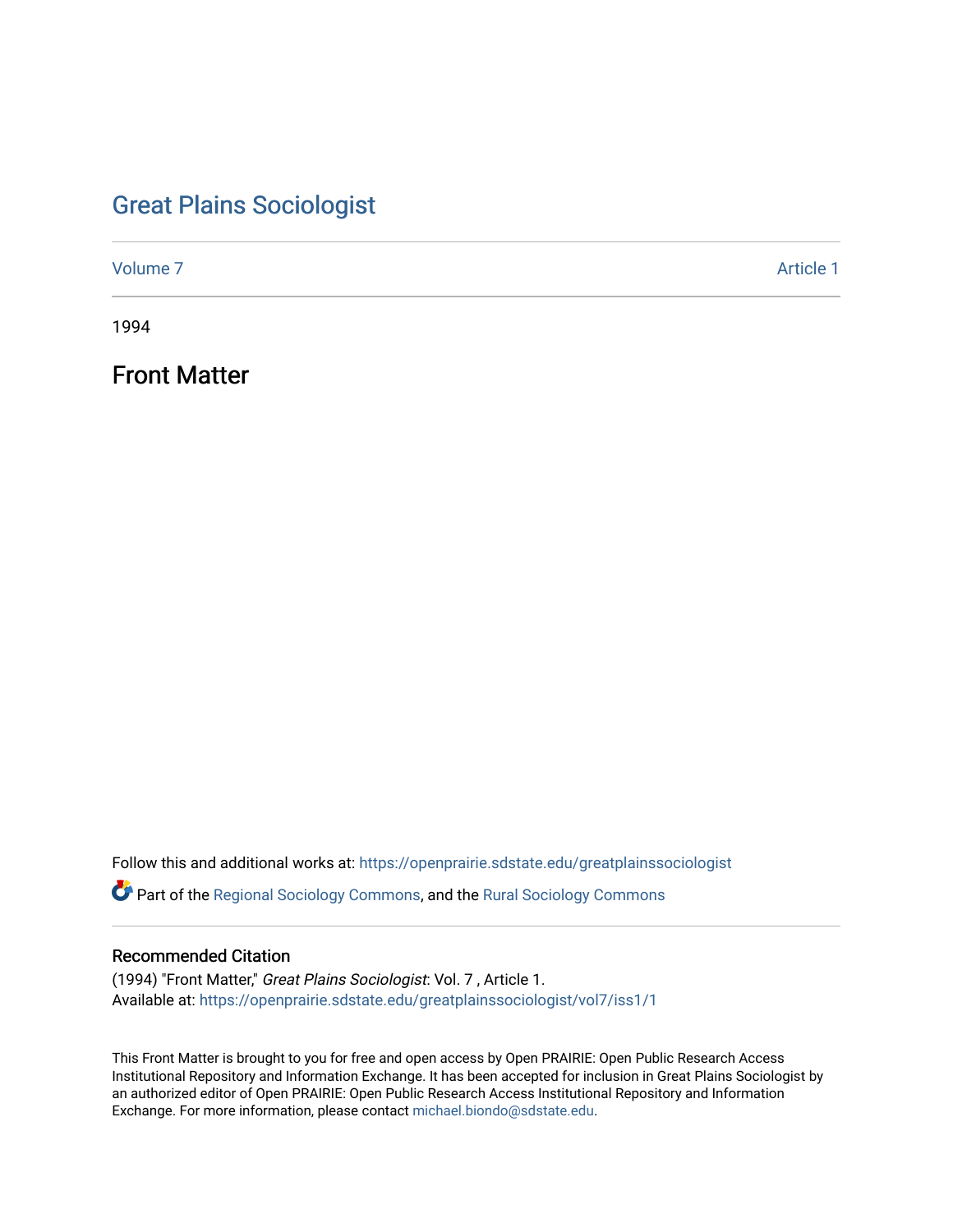## The Great Plains Sociologist

Volume 7 1994

 $\ddot{\phantom{a}}$ 

Official Journal of the Great Plains Sociological Association

Editors

Geoffrey Grant Department of Rural Sociology South Dakota State University

Gary A Goreham Department of Sociology/Anthropology North Dakota State University

#### Book Review Editor

Robert C. Thompson Department of Sociology Minot State University

|                               | Department of Rural Sociology |                         |
|-------------------------------|-------------------------------|-------------------------|
| South Dakota State University |                               | Brookings, South Dakota |

 $\mathbf i$ 

ï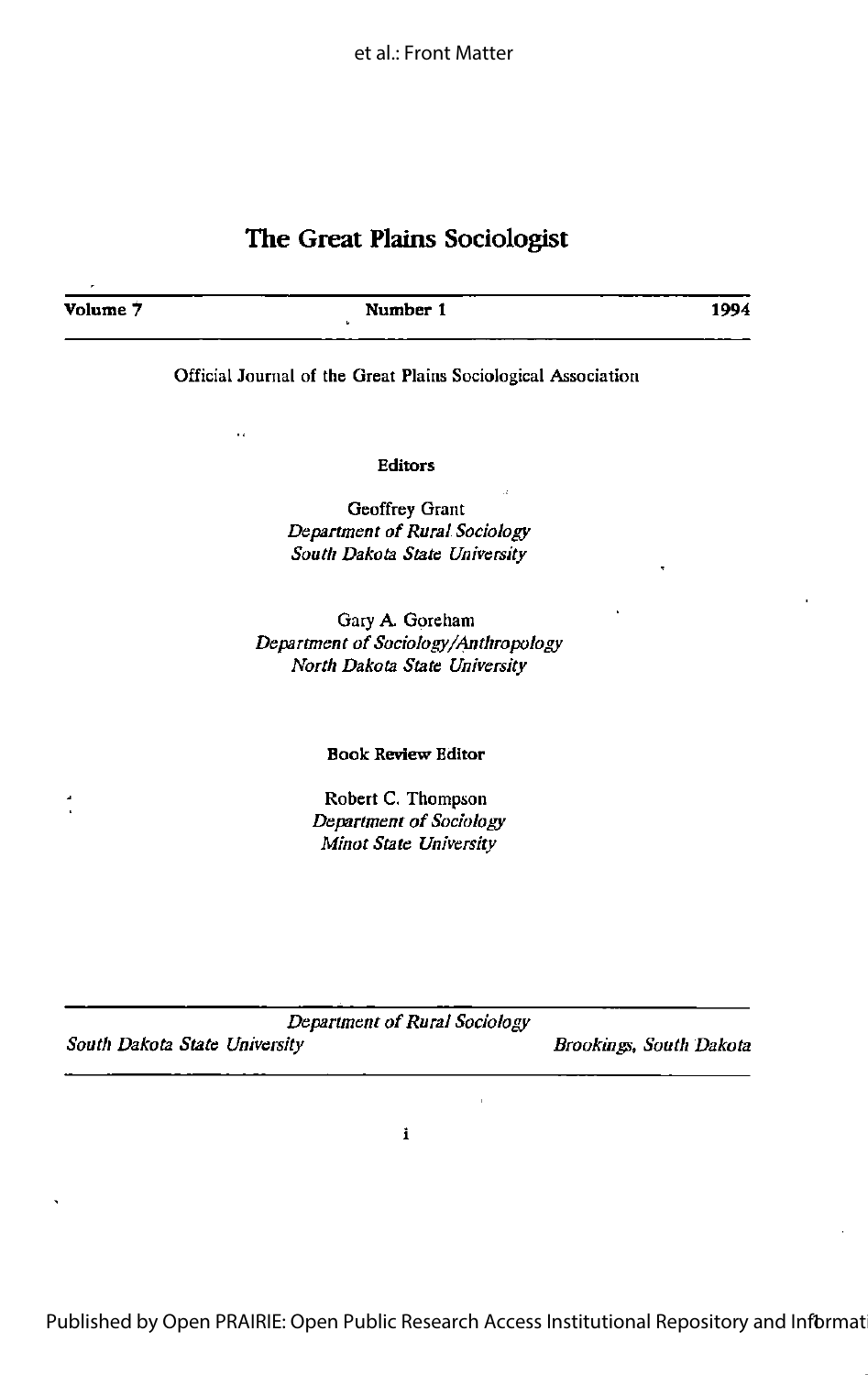https://openprairie.sdstate.edu/greatplainssociologist/vol7/iss1/1

Great Plains Sociologist, Vol. 7 [1994], Art. 1

Reviewers

Janet Kelly Moen Richard Rathge Jerry Resonke Kathleen Tiemann

The Great Plains Sociological Association '

#### 1993-1994 Officers

Andrew Scott Ziner University of North Dakota Geoffrey Grant South Dakota State University Dan Petersen Black Hills State University Donald Arwocd South Dakota State University Dan Petersen Black Hills State University President Past President Vice President/President Elect Secretary/Treasurer Program Chair

The Great Plains Sociologist An annual journal

Don Arwocd Gary Gorham Donna Hess Rick Ludtke

(ISSN: 0896-0054)

2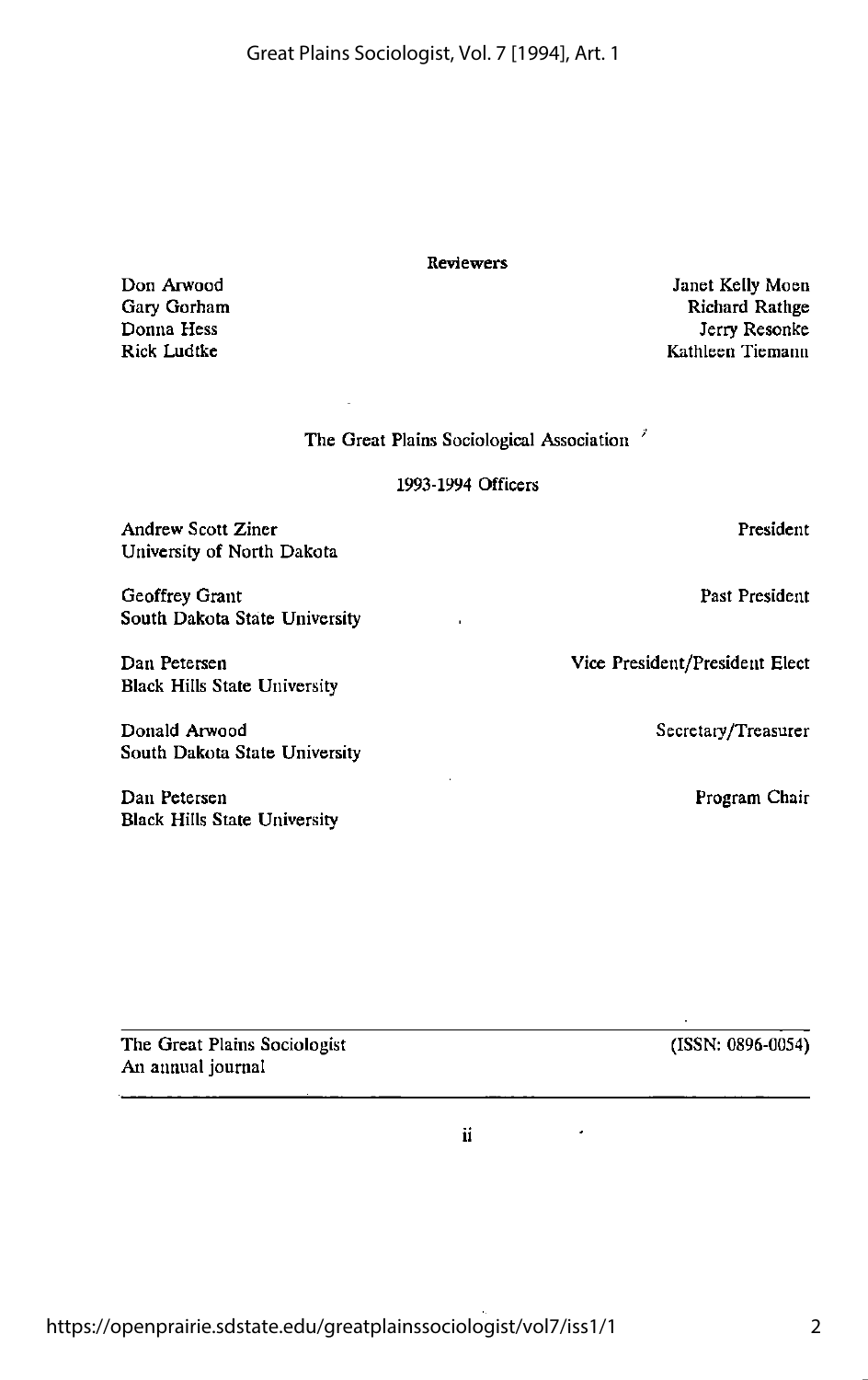#### Editorial Policy Statement

The Great Plains Sociologist is published as a generalist sociology journal by the Great Plains Sociological Association, thus we publish articles of general interest to sociologists in the region and beyond. The organization primarily seeks to serve sociologists from the Great Plains. However, that does not necessarily limit the material published in the journal. Our readers are sociologists, from undergraduates to full professors, with wide ranging interests in the discipline.

The following guidelines are offered to authors who which to submit their work to the journal for publication:

- 1. The topics should be of interest to a relatively wide audience of sociologists. This does not mean that a majority of must agree with findings or discussions. Populatity of findings play no role in the decision to publish. Publication is always based on quality of the work.
- 2. We are unable to publish lengthy articles; brevity is difinitely required. Manuscripts should typically be in the range of 10 to IS journal pages, with an absolute limit of 20 journal pages.
- 3. Many types of manuscripts will be considered for publication. For example, we publish traditional research articles that empirically test hypotheses derived from social theory, thought pieces explicating ideas or investigating specific topics, and articles that focus on teaching techniques or experiences.
- 4. All articles submitted for review should include three copies of the manuscript. Upon acceptance, one copy of the manuscript on a computer disk (preferably in WordPerfect) must be submitted.
- 5. Manscripts submitted for publication should be sent to the journal editor, and are then sent to at least two reviews for comment and recommendation. The journal editor also reads submissions and has responsibility for the final decision to publish or not. The editor and reviews may request that a manuscript be rewitten and resubmitted.
- 6. To preserve anonymity, please attach to the manuscript a cover page that contains authorship, address, and institutional affiliation. The next page should contain the title of the article only. The authorship page will be removed and retained by the editor to assure anonymity.
- 7. Manuscript format should follow American Sociological Review (ASR) form both for references and style. See a recent copy of the ASR as a style guide.

iii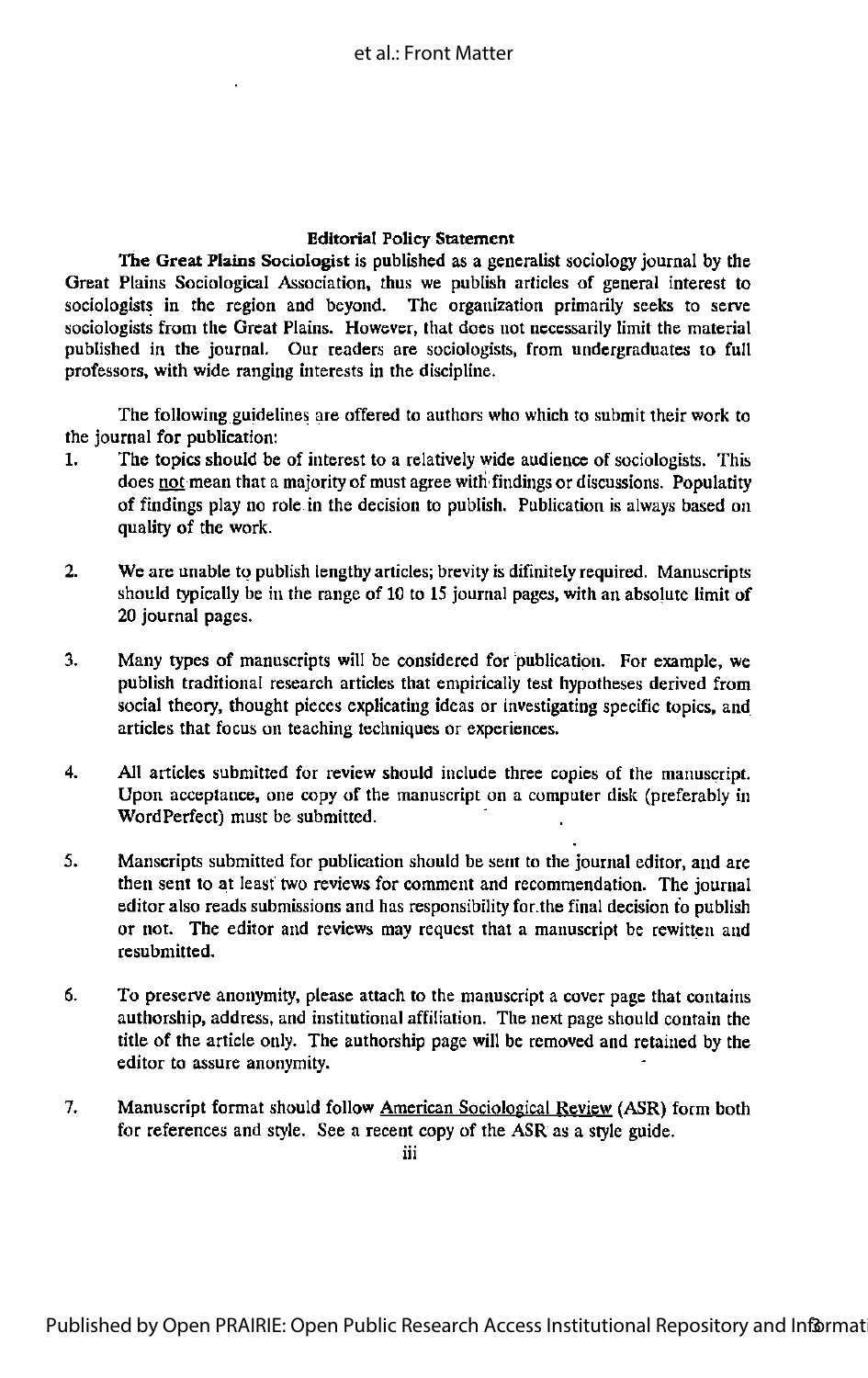# The Great Plains Sociologist Volume 7 Number 1 1994

 $\hat{\mathcal{A}}$ 

## **CONTENTS**

Ţ,

 $\bar{ }$ 

| <b>ARTICLES</b>                                       |    |
|-------------------------------------------------------|----|
| The Juvenile Court: A Case in Organization Behavior   |    |
|                                                       | 1  |
| Social Claims, Ownership, Metaphor and Cross-sex      |    |
| Relations: Why Women Are Property                     |    |
|                                                       | 14 |
| A Comparison of Four Professional Groups' Support for |    |
| A Strengthened DUI Law                                |    |
| George A. Youngs Jr., Thomas D. McDonald,             |    |
|                                                       | 41 |
| The Relationship of Marriage Type To Fertility: The   |    |
| Case of Ghana                                         |    |
|                                                       | 64 |
| <b>BOOK REVIEWS</b>                                   |    |
|                                                       | 81 |
| Contemporary Rural Systems in Transition.             |    |
| edited by Ian R. Bowler                               |    |
|                                                       | 84 |
| Information and Organizations.                        |    |
| Arthur L. Stinchcombe                                 |    |
|                                                       | 86 |
| Analyzing Qualitative Data                            |    |
| edited by Alan Bryman and Robert G. Burgess           |    |
|                                                       | 88 |
| <b>Consciousness Reconsidered</b>                     |    |
| Owen Flanagan                                         |    |